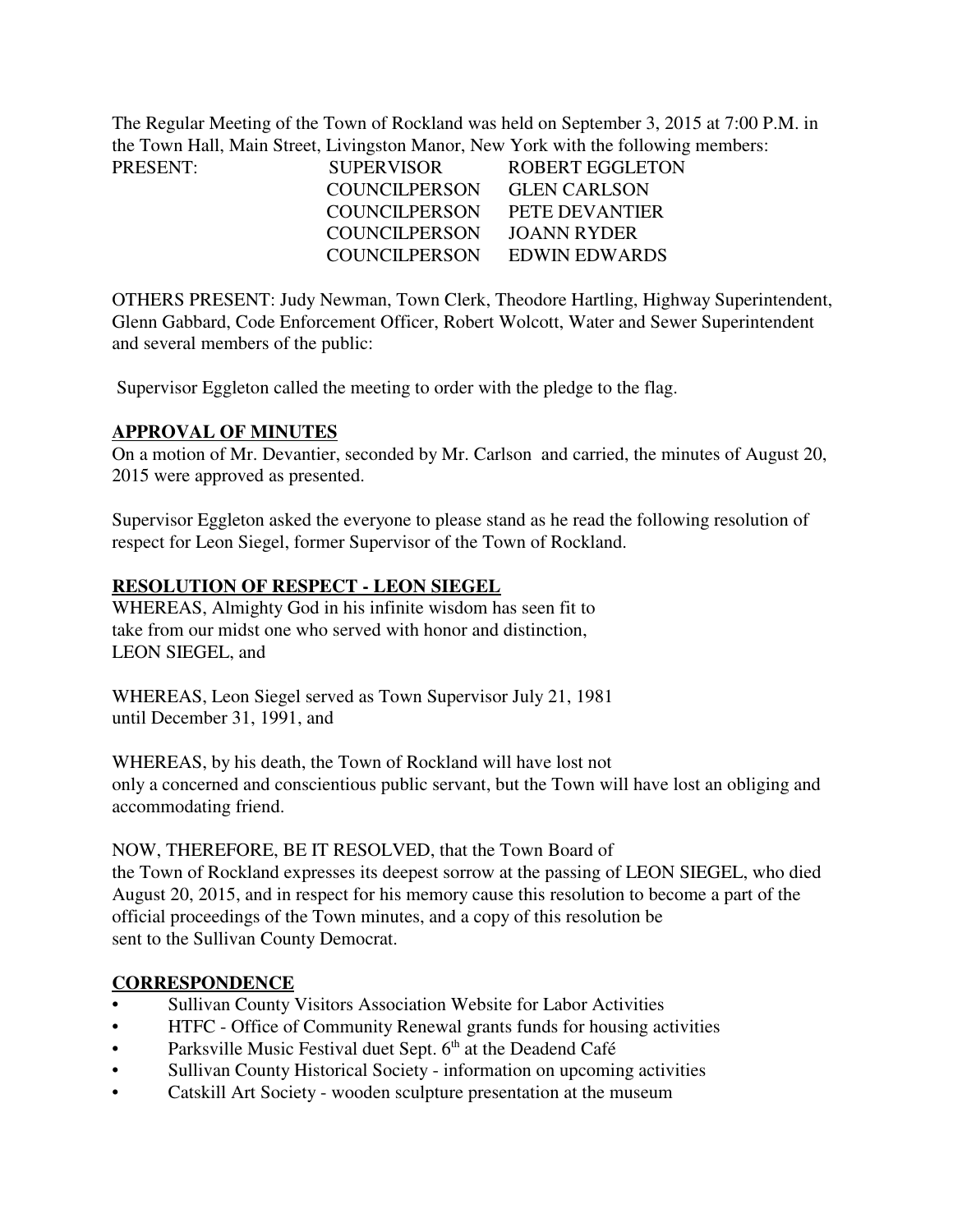# *REGULAR MEETING, TOWN OF ROCKLAND, SEPTEMBER 3, 2015*

• Public Service Commision re: gas line utilities merger with Time Warner

## **OLD BUSINESS**

**Bids for Cattail Brook Restoration** were all rejected. The project will be re-bid in the spring.

**Solar Liberty** - site located in the Town of Liberty (Highway Dept, the former sand bank) is good for installation of the solar panels. Any expense to the Town of Liberty for permits will be paid for by Solar Liberty. They will also pay for NYSEG to extend the line 200 yards. Supervisor Eggleton recommends that the Livingston Manor Central School have an audit on their electric usage as their electric usage is higher then the Town of Rockland which includes the water and sewer districts.

**Highway Barn/Office** contracts were signed today.

### **RESOLUTION TO AWARD THE BIDS**

On a motion of Mr. Carlson, seconded by Mr. Edwards, the following resolution was adopted: TOWARD THE BIDS FOR THE UPGRADE OF THE LIVINGSTON MANOR WASTEWATER TREATMENT FACILITY to Blue Heron Construction Company LLC for contract #1, general construction; Matco Electric Corporation for contract #2, electrical; and H.T. Lyons Incorporated for contract #3, plumbing and heating.

WHEREAS, on August 12, 2015 bids were received and opened by the Town's consulting engineer, Bipin Gandhi, P.C., the Town Supervisor, Robert Eggleton and Sewer Superintendent, Robert Wolcott in response to the Town's bid notice for the upgrade of the Livingston Manor Wastewater Treatment facility; and

WHEREAS, the Consultant reviewed the submitted bids for compliance and all bids were complete, and

WHEREAS, it is the consultant's recommendation that the Town Board of the Town of Rockland award the project bids to Blue Heron Construction Company LLC for contract #1, general construction; Matco Electric Corporation for contract #2, electrical; and H.T. Lyons Incorporated for contract #3, plumbing and heating, who submitted the lowest bids and

WHEREAS, Rural Development has concurred in the award, contingent upon availability of funds and completion of all other processing matters.

NOW THEREFORE BE IT RESOLVED, that the bids for the Project shall be awarded to Blue Heron Construction Company LLC for contract #1, general construction in the sum of \$4,208,883.00; Matco Electric Corporation for contract #2, electrical in the sum of \$577,000.00; and H.T. Lyons Incorporated for contract #3, plumbing and heating in the sum of \$95,160.00 and

BE IT FURTHER RESOLVED, that the Town Supervisor for the Town of Rockland is hereby authorized to execute said agreements and any documents consistent therewith, dated this 3<sup>rd</sup> day of September 2015.

#### RESOLVED 5 ayes 0 nays

#### **RESOLUTION - RE-AFFIRM TYPE II SEQR HIGHWAY BARN**

On a motion of Mr. Carlson, seconded by Mr. Edwards, the following resolution was ADOPTED - VOTE - AYES 5, NAYS 0 - RESOLVED - to re-affirm Type II SEQR report for the construction of the Highway Barn/Office.

### **HIGHWAY DEPARTMENT BOND RESOLUTION**

See attached resolution.